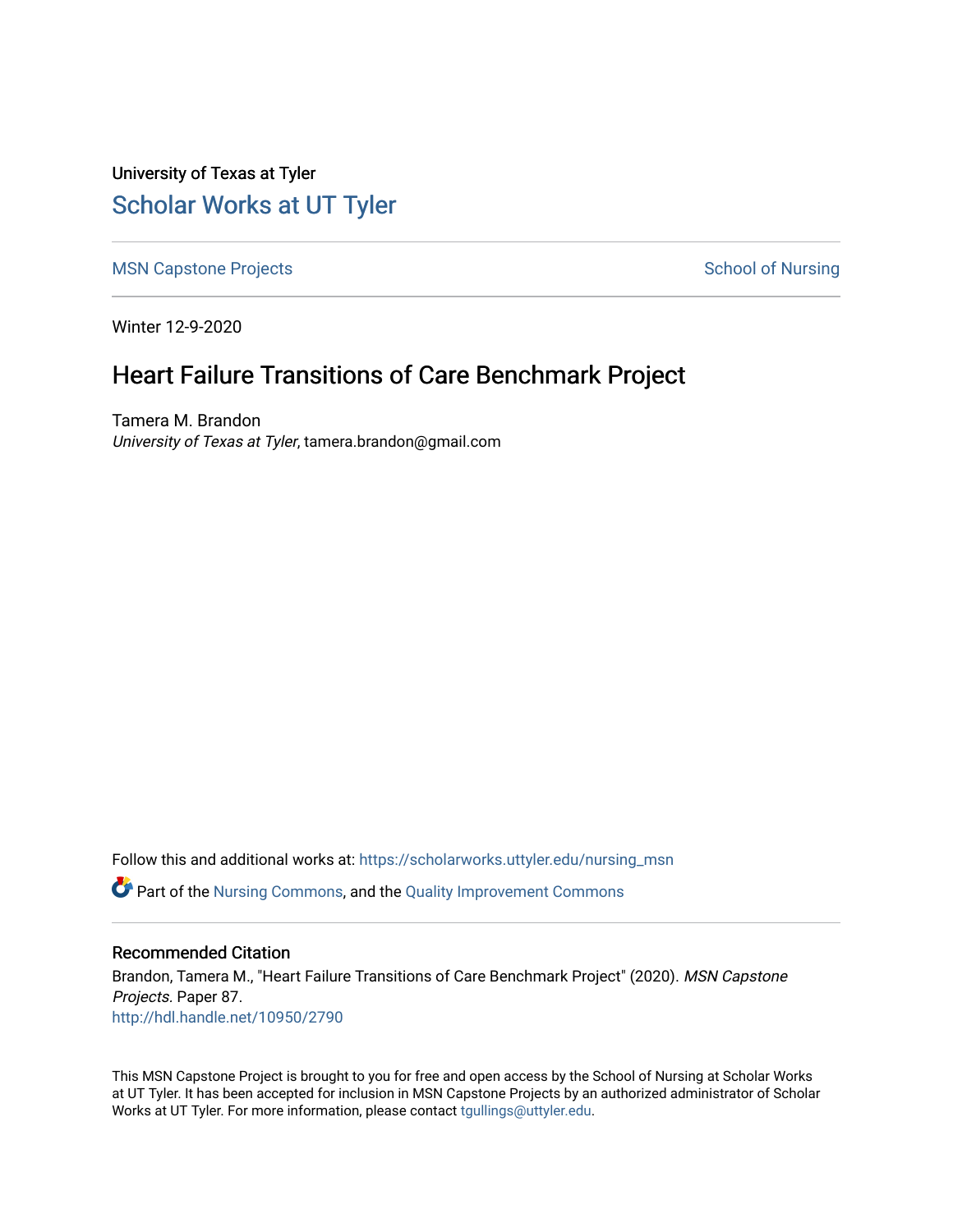Heart Failure Transitions of Care Benchmark Study

A Paper Submitted in Partial Fulfillment of the Requirements

For NURS 5382: Capstone

In the School of Nursing

The University of Texas at Tyler

by

Tamera Brandon

December 6, 2020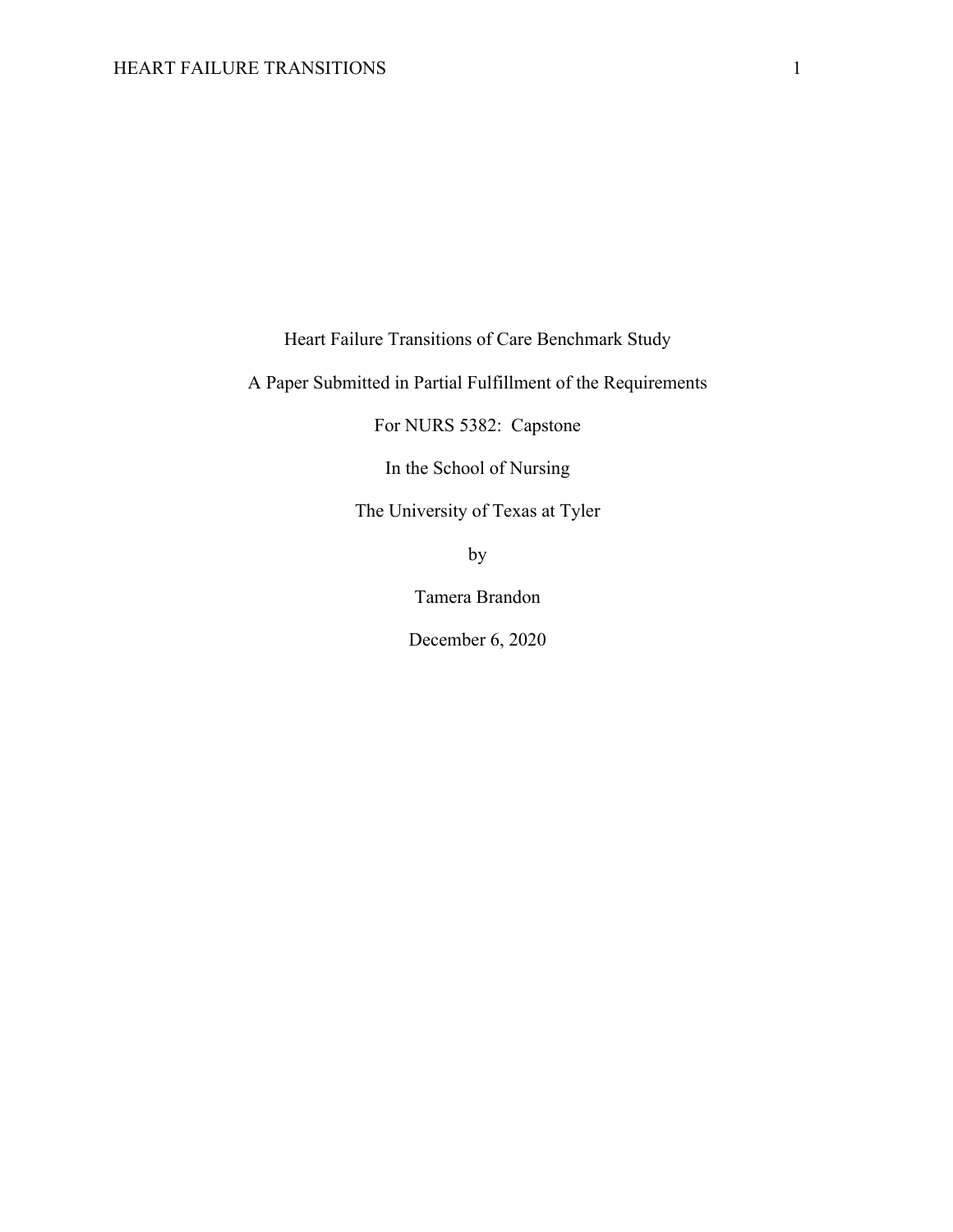# **Contents**

Acknowledgements

Executive Summary

# **Implementation and Benchmark Project**

- 1. Rationale for the Project
- 2. Literature Synthesis
- 3. Project Stakeholders
- 4. Implementation Plan
- 5. Timetable/Flowchart
- 6. Data Collection Methods
- 7. Cost/Benefit Discussion
- 8. Discussion of Results

Conclusions/Recommendations

References

Appendix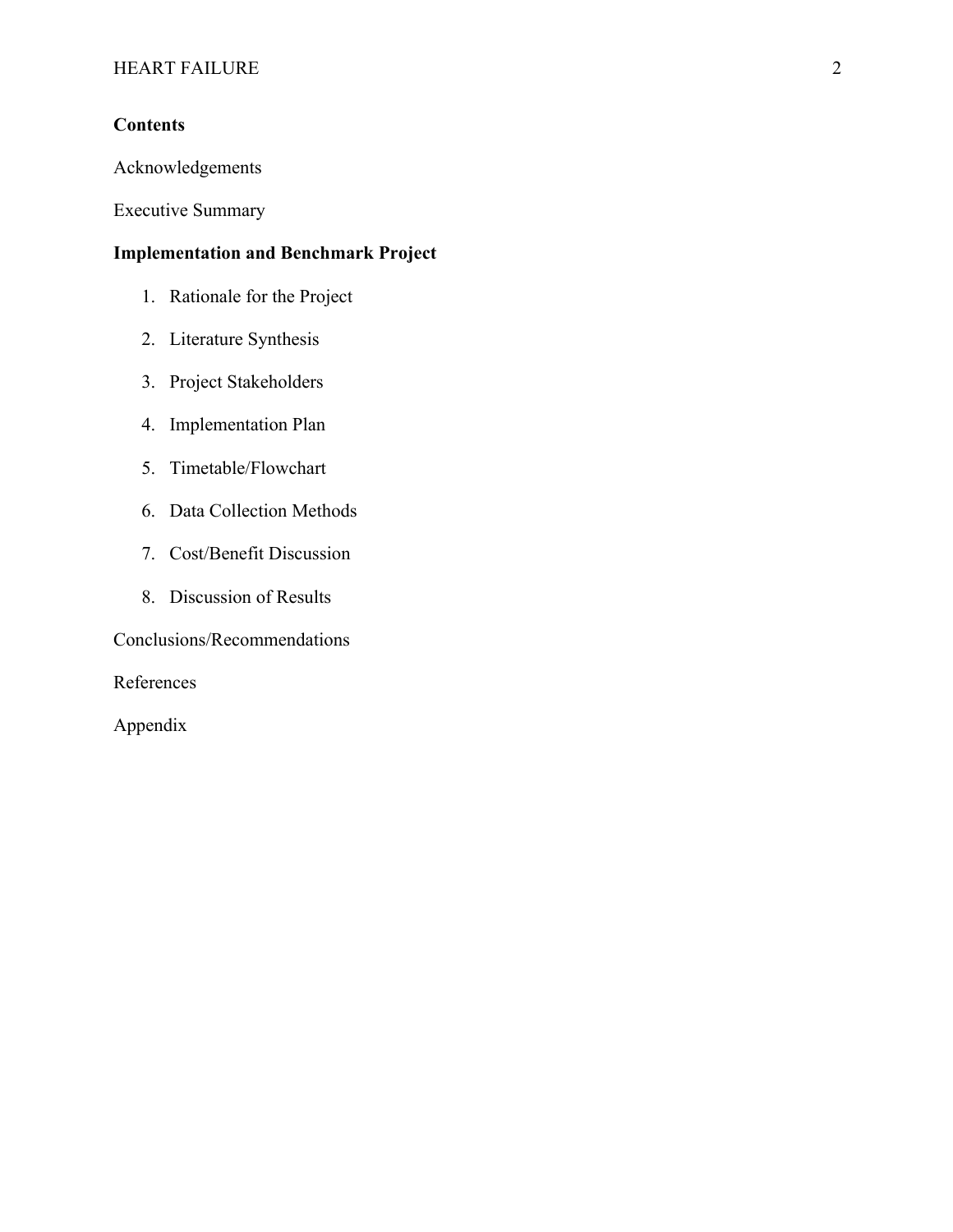# **Acknowledgments**

I would like to thank my loving husband, children, and my parents for all their support during my academic journey. This would have been an impossible journey without their neverending love and support. I would also like to take this time to thank the wonderful faculty at UT Tyler. I appreciate the support provided along the way to guide me to a successful finish.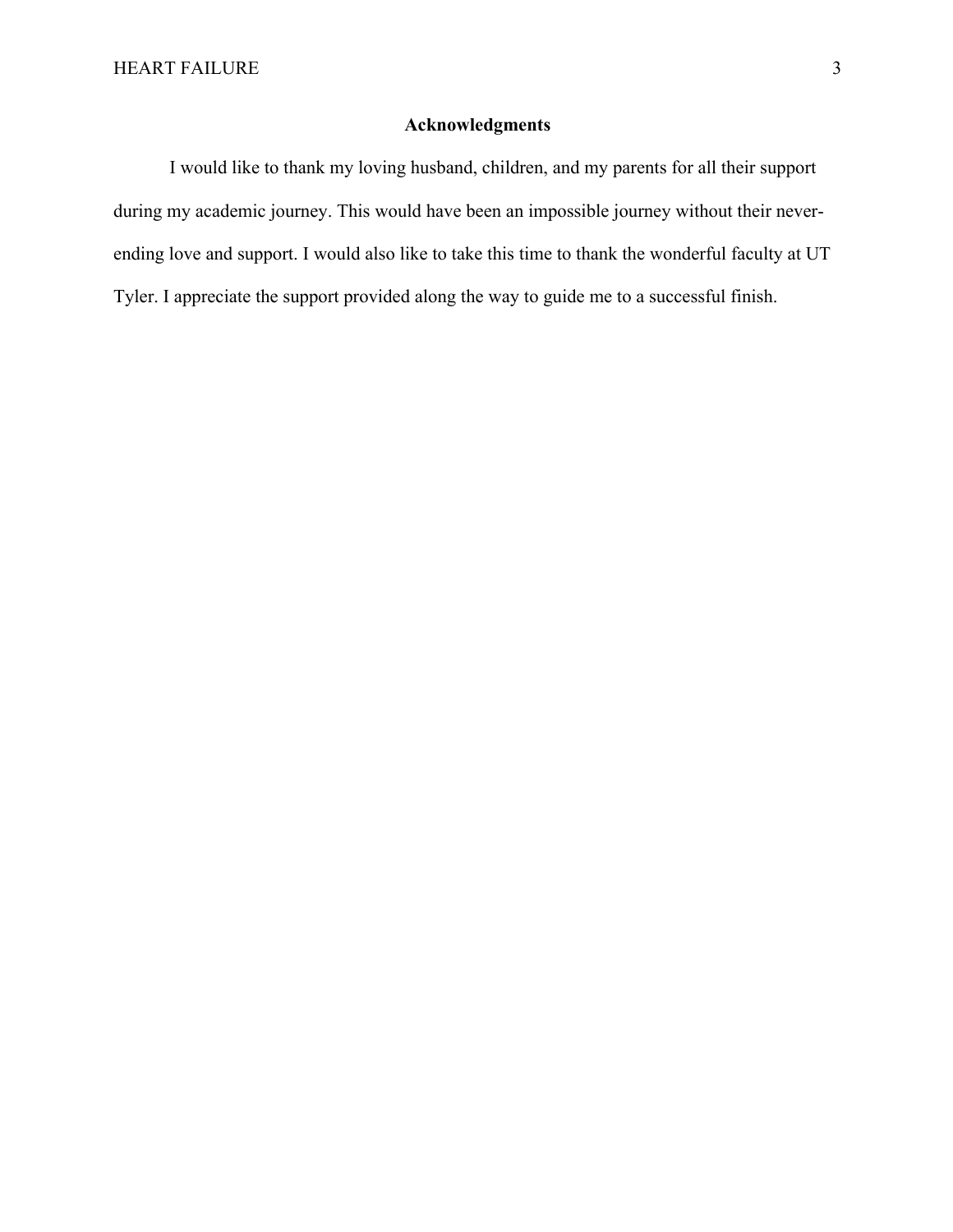#### **Executive Summary**

Heart failure (HF) is a major cause of death associated with extensive morbidity and impaired quality of life. The incidence and prevalence of HF has also increased dramatically in the past three decades (Whitaker-Brown et al., 2017). HF now affects approximately 5.7 million people in the United States and is the cause of more than 55,000 deaths annually (Whitaker-Brown et al., 2017). Consequently, readmission rates of HF patients are an area of great concern. The purpose of this benchmark project is to decrease HF readmission rates in adults who had a recent HF related hospitalization by providing transitional care interventions. According to the Centers for Disease Control and Prevention (CDC), HF costs the nation an estimated \$30.7 billion annually (CDC, 2020). In patients with HF, use of 30-day readmission rates as a healthcare metric and increased pressure to provide value-based care compel healthcare providers to improve efficiency and to use an integrated care approach (Albert et al., 2015). As a solution, transition of care programs are being used to achieve goals. Transition of care as it relates to HF management, refers to individual interventions and programs with multiple activities that are designed to improve transitions from one level of care to the next, most often from hospital to home.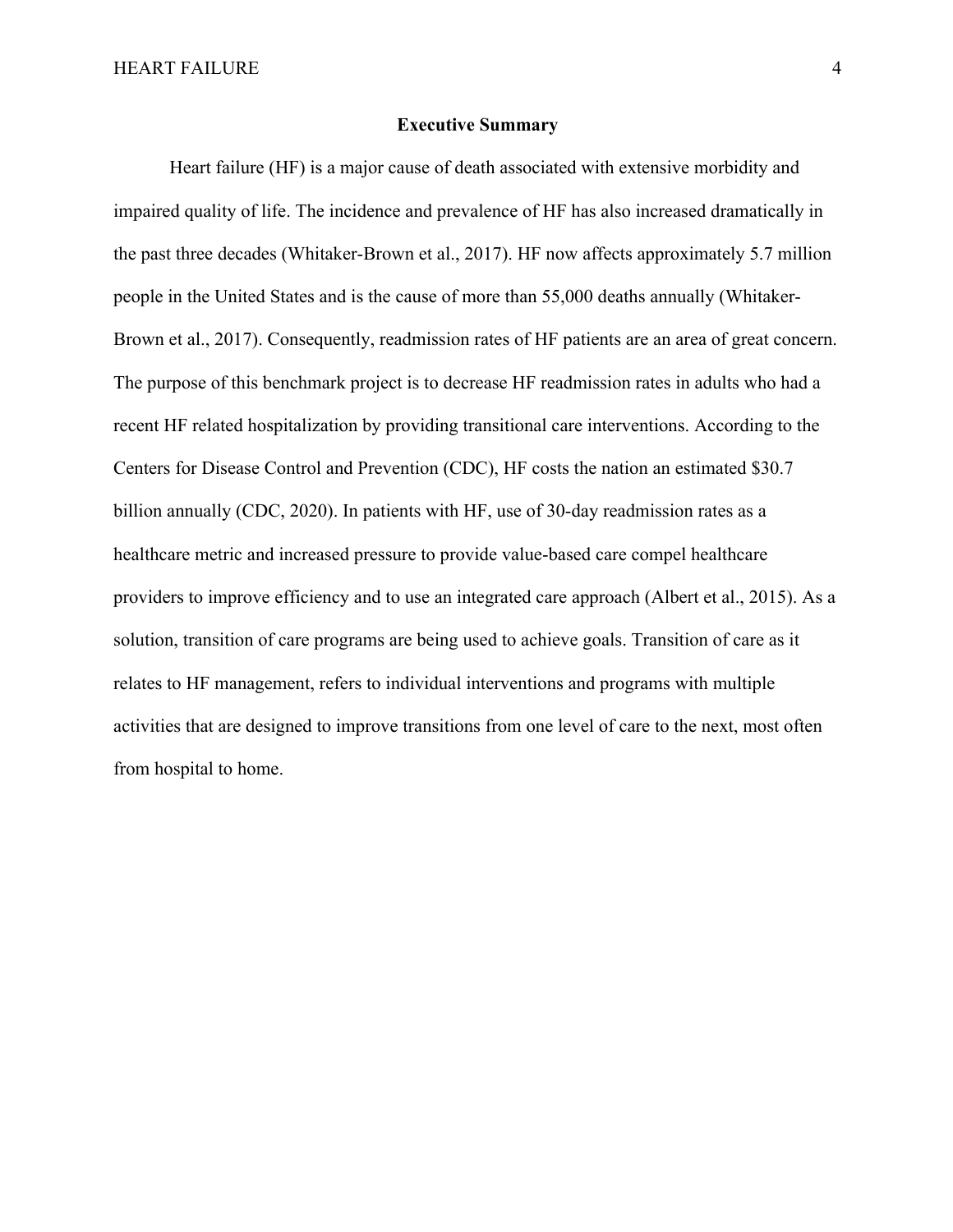#### **Rationale for the Project**

The Heart Failure Society of America defines HF as a syndrome characterized by high mortality, frequent hospitalization, reduced quality of life, and a complex therapeutic regimen. This reality imposes an increasingly heavy burden on health care systems, most of which can be attributed to numerous hospital readmissions and emergency department visits (Vedel, 2015). On a national scale, approximately 20% of patients hospitalized with HF are readmitted within 30 days (Whitaker-Brown et al., 2017). The BSWH heart failure related readmission rate has steadily fluctuated well above the internal target for HF readmissions during the previous year. Whitaker-Brown et al. (2017) also notes that although all hospital readmissions are expensive with HF considered one of the most expensive diagnosis costing approximately \$32 billion annually.

In general, Vedel (2015) found that the frequent use of health care services is primarily due to a patient's lack of understanding of a treatment plan, nonadherence to medical therapy, unawareness of HF symptom exacerbation, and irregular follow-up. Previous literature has also shown that HF patients often lack support from healthcare teams especially when transitioning from the acute hospital level of care to their home environment (Whitaker-Brown et al., 2017). To address these issues, transitional care interventions will be implemented with an objective of reducing heart failure related hospital readmissions in the adult population. It is recommended that transitional care begin during admission and continue through discharge. Transitional care programs have been designed to ensure continuity of care, contribute to clinical stability, improve patient outcomes, and reduce rates of hospital re-admissions and other related health care costs (Whitaker-Brown et al., 2017). One of the hallmarks of transitional care is that it is a time limited patient-centered intervention, so the goal is to complement, not to replace primary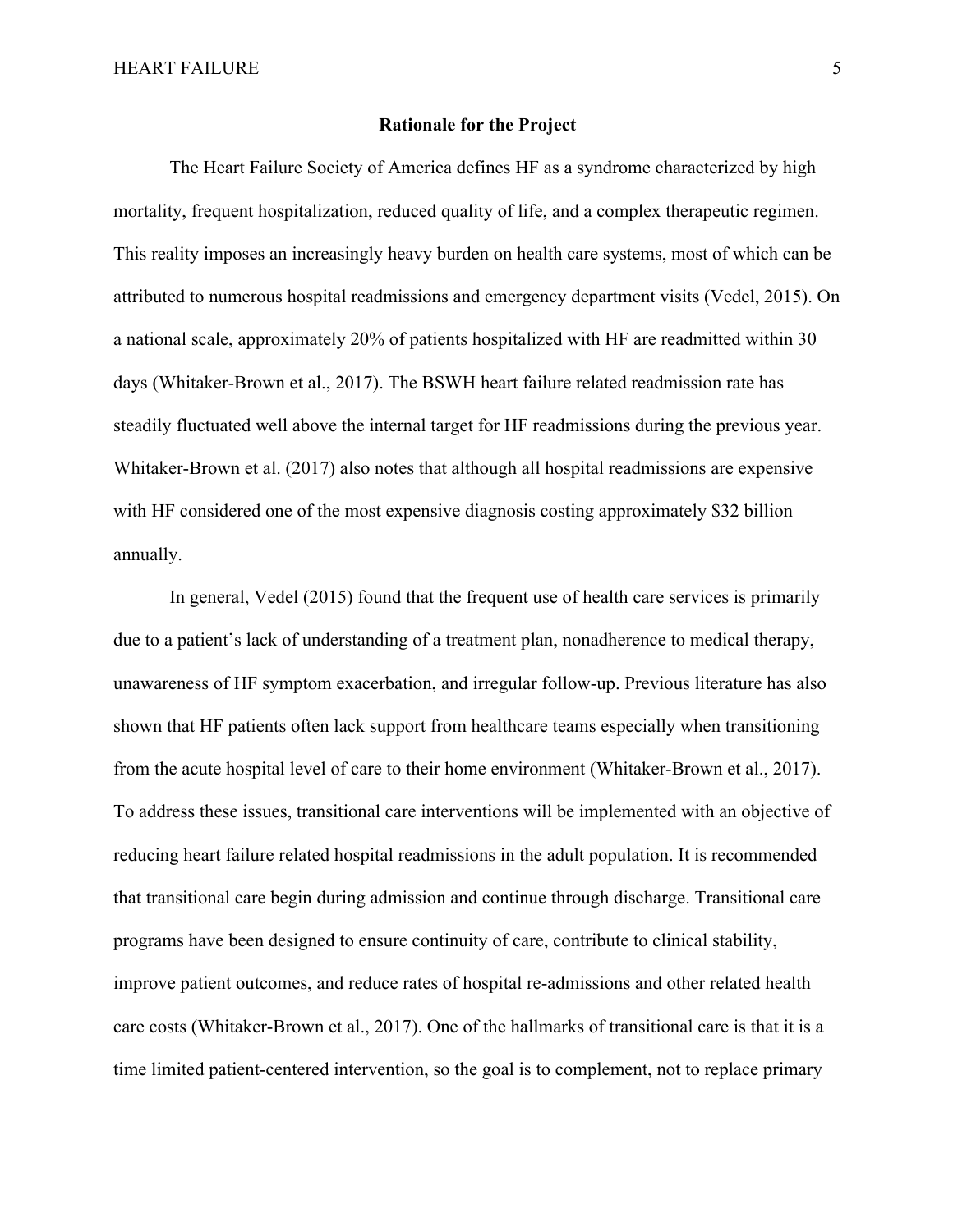care, disease management, discharge planning or case management, by educating patients with chronic disease and their caregivers (Whitaker-Brown et al., 2017).

#### **Literature Synthesis**

The review of literature was conducted using Cochrane Library, PubMed, and the Cumulative Index to Nursing and Allied Health Literature Database. For this project, the author set parameters to include heart failure articles between 2014-2020, that mentioned keywords such as "heart failure", "readmission", "rehospitalization", and "transitions of care". The search was significantly narrowed to only include research within North America and articles with the highest available levels of evidence. To support the feasibility and applicability of the implementation of transitional care interventions for recently hospitalized HF patients, systematic reviews, multiple meta analyses (MA), and randomized control trials (RCT) were thoroughly reviewed. The studies that follow support a decrease in readmissions, improvement in quality of life, and/or an improvement in mortality and morbidity in the heart failure adult population through utilizing evidence based transitional-care interventions such as: timely postdischarge appointments, early contact with patient post hospitalization, medication reconciliation, and comprehensive self-care and symptom recognition education.

Whitaker-Brown et al. (2017) presented a pre and post-test design study that found improved quality of life and decreased readmission rates following a 4-week multidisciplinary transitional care program following hospitalization for heart failure patients. 50 patients participated in this study and only 2 of them had a readmission within 30 days, both being unrelated to HF.

Stamp (2014) performed an integrative review that examined HF transitional care programs' effect on quality of life, readmission rates, and cost effectiveness. The study used 5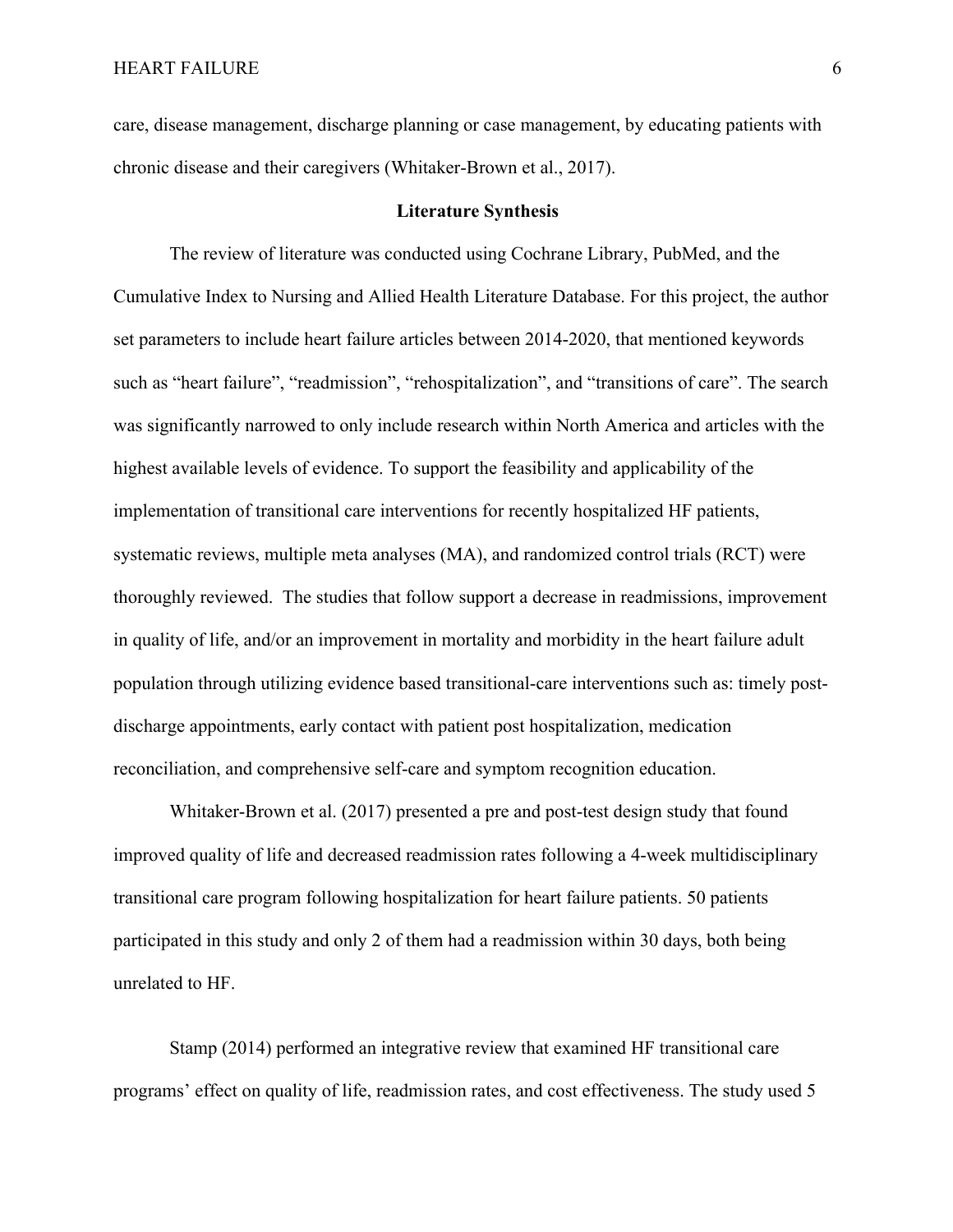## HEART FAILURE 7

review stages: problem identification, literature search, data evaluation, data analysis, and presentation. All studies included a transitional care intervention with a duration of 10 days to 18 months. The review found that nurse-led transitional care programs increase quality of life, decrease readmissions, and decrease cost of care for heart failure patients (Stamp, 2014).

Albert et al. (2015), completed a systemic review aiming to describe heart failure transition of care interventions and their impact on health outcomes, as well as to provide recommendations for practice and research. The reviewed studies included 59,652 adults with heart failure who were studied over a 10 year period. The review found that nurse led high and moderate intensity transitional care programs using nurses decreased mortality and heart readmissions. High and low intensity transitional care programs decreased readmissions. Albert et al.'s (2015) recommendations for clinical practice included medication reconciliation, very early post discharge contact, early office follow-up within first week of discharge, and chronic heart failure education that includes heart failure symptom identification and self-care behaviors.

Vedel (2015) completed a systematic review and meta-analysis. This review found that transitional care interventions for heart failure patients significantly reduced risks of readmission and emergency department visits.

In a systematic review, Feltner et al. (2014) found that telephonic transitional care programs reduced heart failure specific readmission and mortality rates, thus should be considered when implementing transitional care interventions. The review examined forty-seven trials and the primary purpose of the study was to assess the efficacy, comparative effectiveness, and harms of transitional care interventions to reduce readmission and mortality rates for heart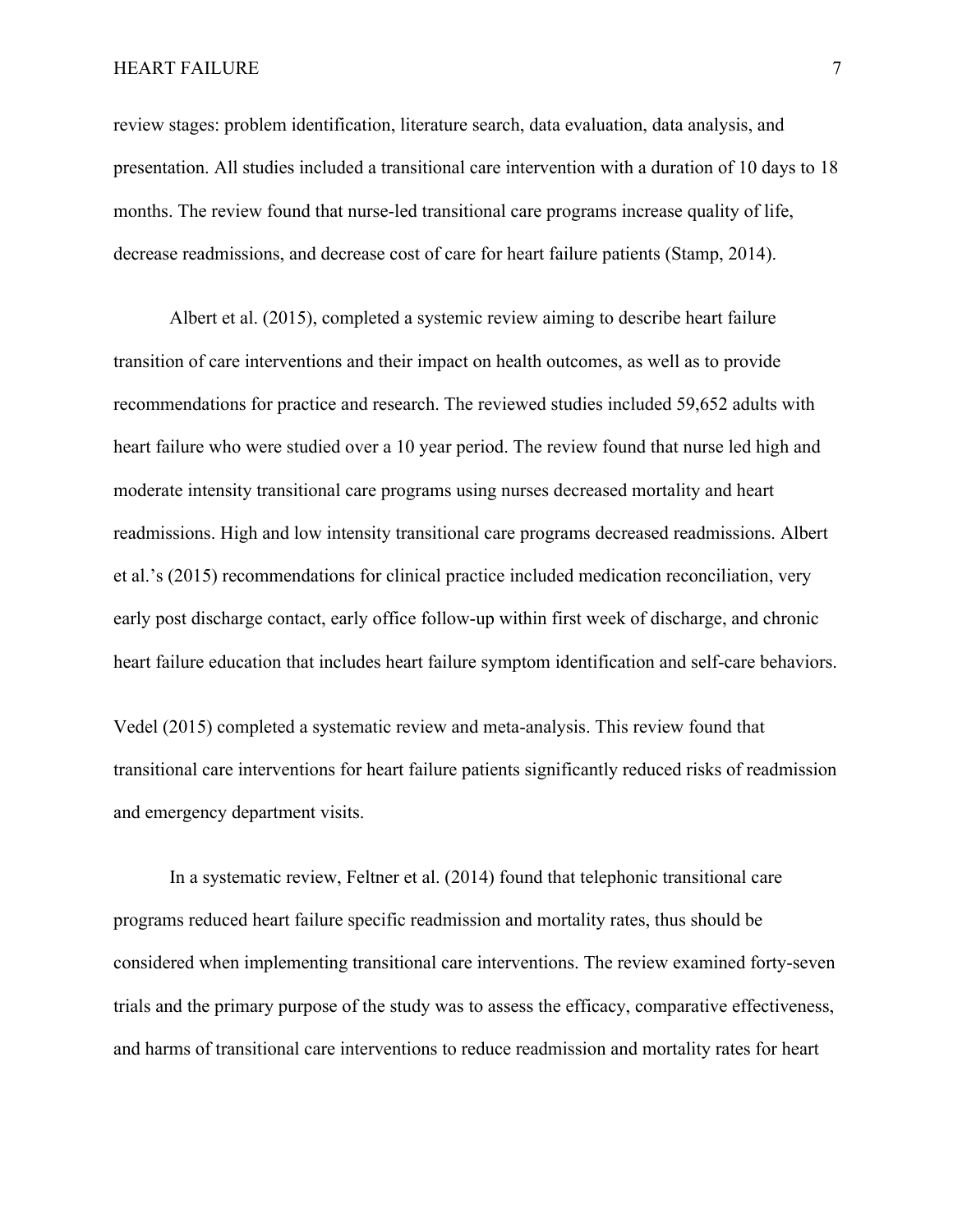## HEART FAILURE 8

failure patients. The findings of this review provide guidance to quality improvement efforts aimed at reducing readmission and mortality rates for heart failure patients.

Albert (2016) presented a systematic review of 46 articles with an objective of evaluating existing transition of care models and identifying common themes that may minimize exacerbation and rehospitalization, as well as improve quality of life for heart failure patients. This review found 8 common themes of transition of care interventions and determined that all 8 themes can be applied to patients with heart failure to help minimize exacerbation of symptoms, reduce readmission rates, and improve overall quality of life. Albert (2016) also found that of the potential transitional care benefits, reducing readmissions is an important goal because multiple heart failure-related readmissions within 6-24 months of hospitalization were associated with increased morbidity and mortality.

### **Project Stakeholders**

The internal stakeholders for this project who are directly affected are the middle and senior leadership teams of Comprehensive Care Management, Care Management Managers, Regional Directors, Executive Director, and the Senior Vice President (SVP). External stakeholders include CMS, primary care providers, third party payors, BSWH hospitals, and the BSWH accountable care organization. It is imperative to acknowledge that while the financial burden caused by readmissions is huge on the healthcare system, the primary stakeholder in this project are the HF patients who are burdened by living with HF every day.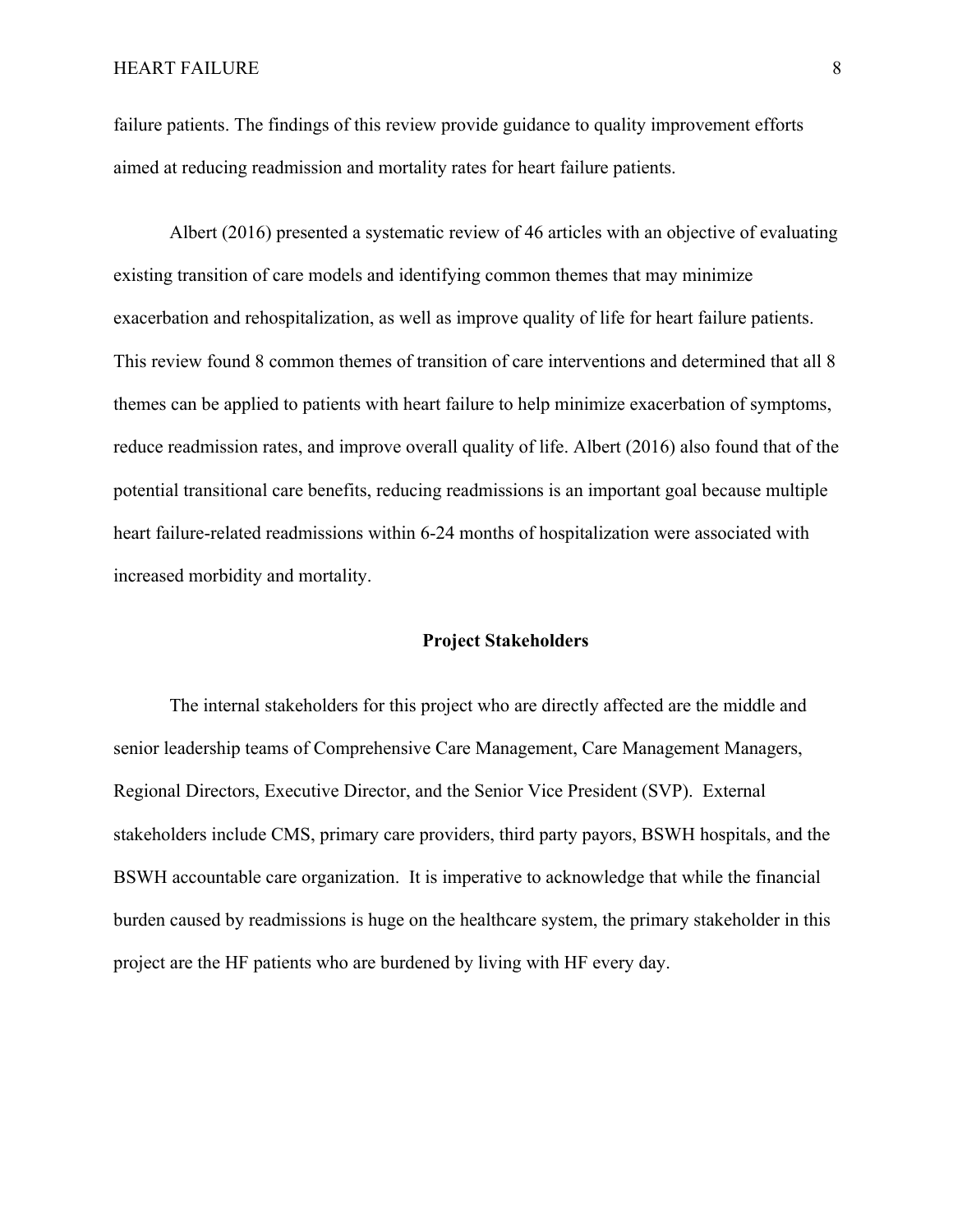#### **Implementation Plan**

The benchmark project implementation plan will encompass the activities required to successfully implement this project as a pilot HF transitional care program consisting of three Nurse Care Managers who will provide telephonic transitional care interventions to the HF patients population that see the primary care providers at one of our largest primary care clinics. This clinic's providers see over 300 Medicare patients and approximately 50 of those patients have a HF diagnosis.

Formal implementation will occur over three days and will include a brief Webex education session for hospital care management leadership teams and clinic leadership team the targeted primary care provider office. This session will inform these teams of the new transitional care interventions that will be provided to our shared HF patients. This step is important because we want our healthcare team partners to be aware and knowledgeable of our program if and when they come into contact with our patients. The next component would include training for the Nurse Care Management team. Training priorities would include the HF transitional care model, workflow, and documentation expectations.

#### **Timetable/Flowchart**

This benchmark project would take 11 days to plan and implement, then would be active and measured over four weeks. See Appendix B.

## **Data Collection Methods**

The data collection methods for this project will rely upon the existing readmission data analysis tools created and maintained by the Data Analytics team. The Data Analytics team maintains a comprehensive PowerBI based Readmission Dashboard. This dashboard is built with claims data and electronic medical record (EMR) data and the dashboard has drilldown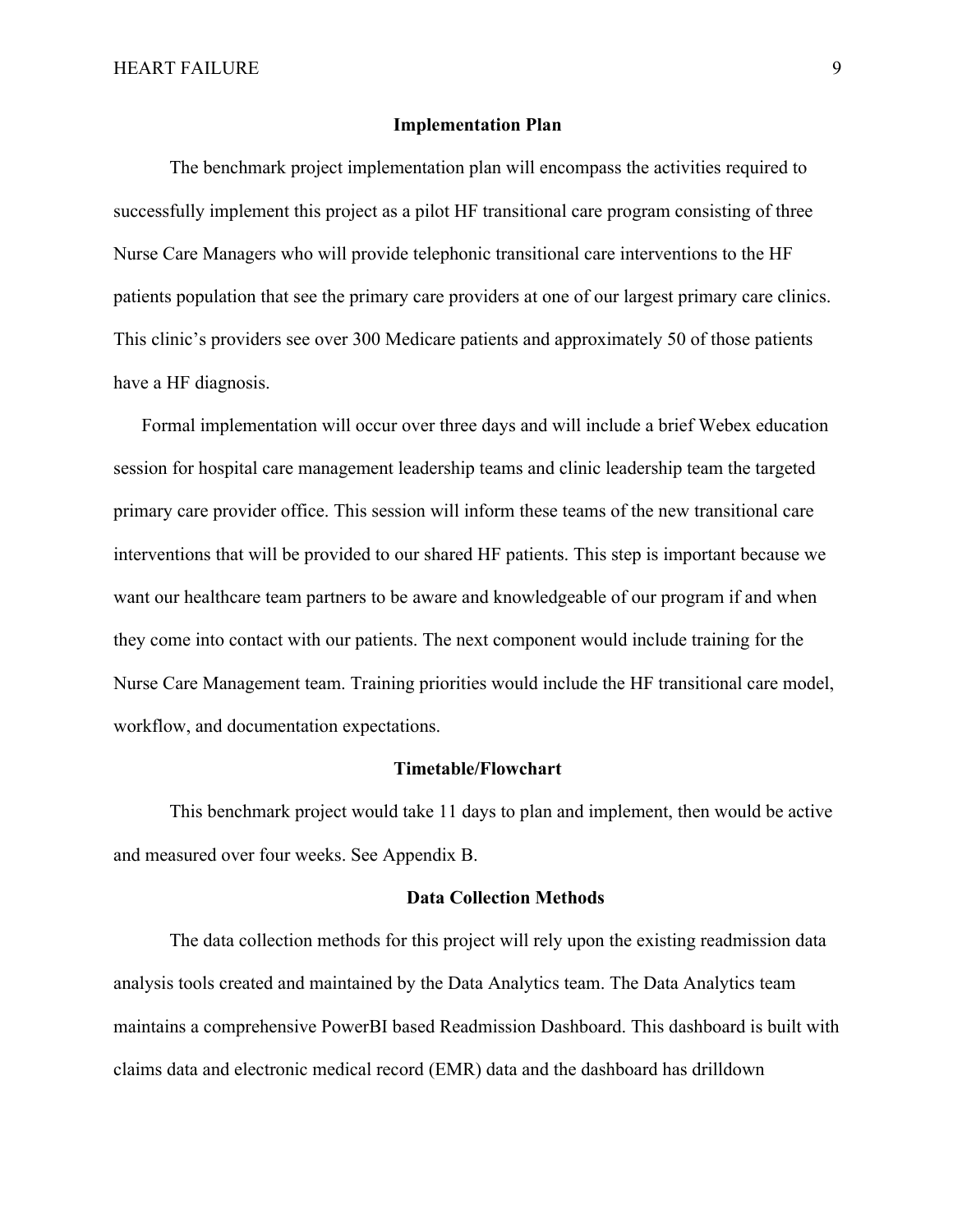capability to clinic, individual providers, and patients. All pre and post project readmission data will be compared to determine the efficacy of the project.

#### **Cost and Benefit Discussion**

This project encompasses financial implications that have a very conservative level of risk. All hospital readmissions are expensive with HF considered one of the most expensive diagnosis costing approximately \$32 billion annually (Whitaker-Brown et al., 2017). In FY20, Baylor University Medical Center paid \$1.1 million in readmission penalties. Of those readmissions, 1,511 were HF related with a readmission rate of 26.67%. Baylor University Medical Center could see approximately \$100,000 in savings with a 10% reduction in HF readmissions. Consequently, most studies support the cost effectiveness of telephonic nurse-led HF transitional care interventions.

#### **Discussion of Results**

The expectation is that the results of this benchmark project will support the feasibility of this HF transitional care program as a standard of care for our HF patients. It would be determined that the implementation of evidence based, nurse-led transitional care interventions would lead to a decrease in readmission rates for recently hospitalized HF patients that are discharged to their home setting. In preparation for this project, a multitude of MAs and RCTs were reviewed and a wealth of evidence was found to support the anticipated benefit and results on this benchmark project. After hospitalization for a HF related diagnosis, timely, thorough, coordinated ambulatory care, combined with detailed and customized education and medication reconciliation can reduce the rate of readmission. Providing context for how to apply recommend self-care maintenance and management behaviors in daily routines is imperative (Albert, 2016).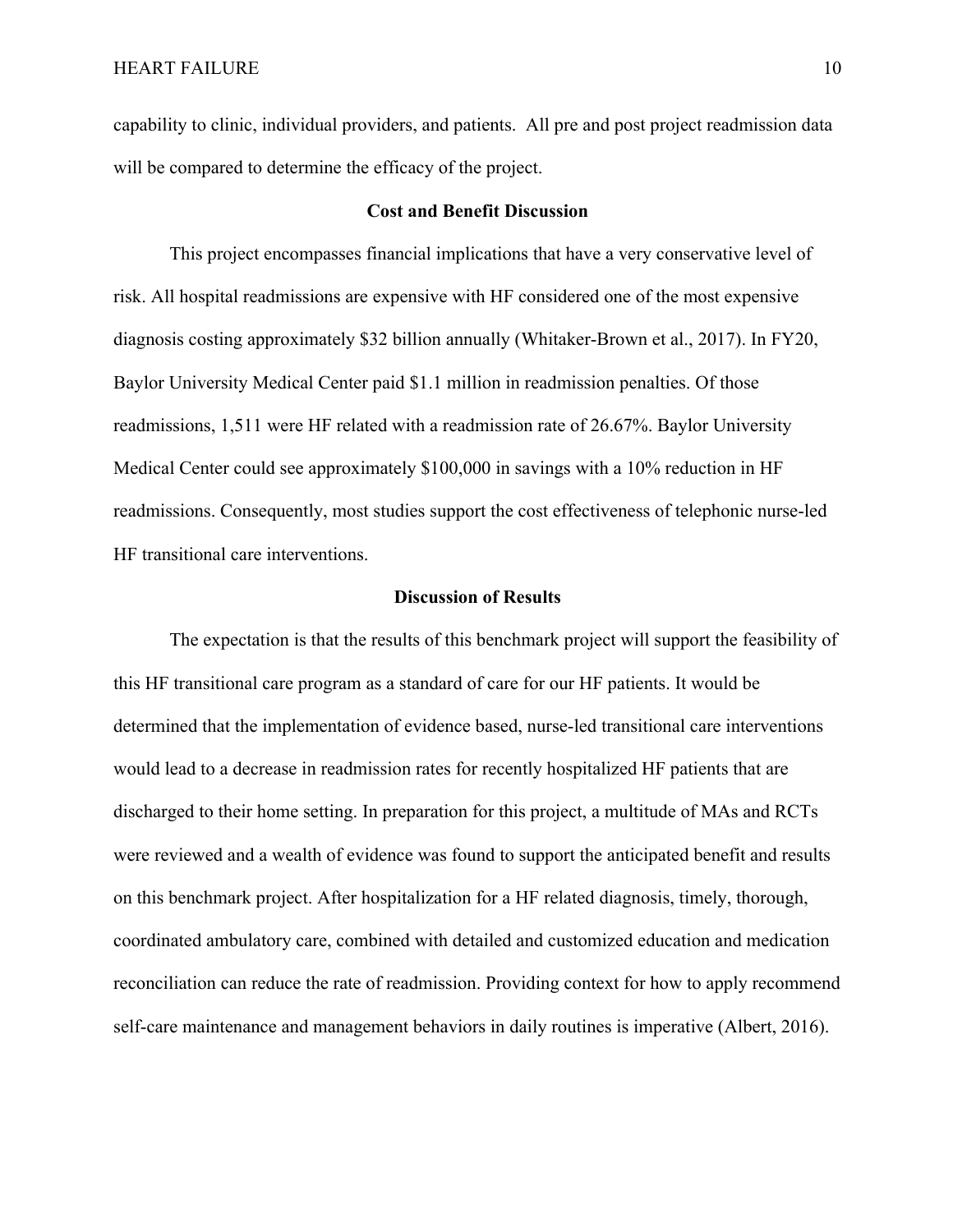#### **Conclusions and Recommendations**

This project set out to examine the impact of transitional care interventions on recently hospitalized HF patients, with an expected result of reducing HF related readmissions. Cost effective interventions that reduce readmissions should be a serious consideration as we continue to navigate the current and future financial impacts of the Coronavirus pandemic. More importantly, it is paramount to consider the impact on the quality of life of HF patients. The recommended next steps should include development of a quality of life outcome measure and spread of this project to a larger HF patient population.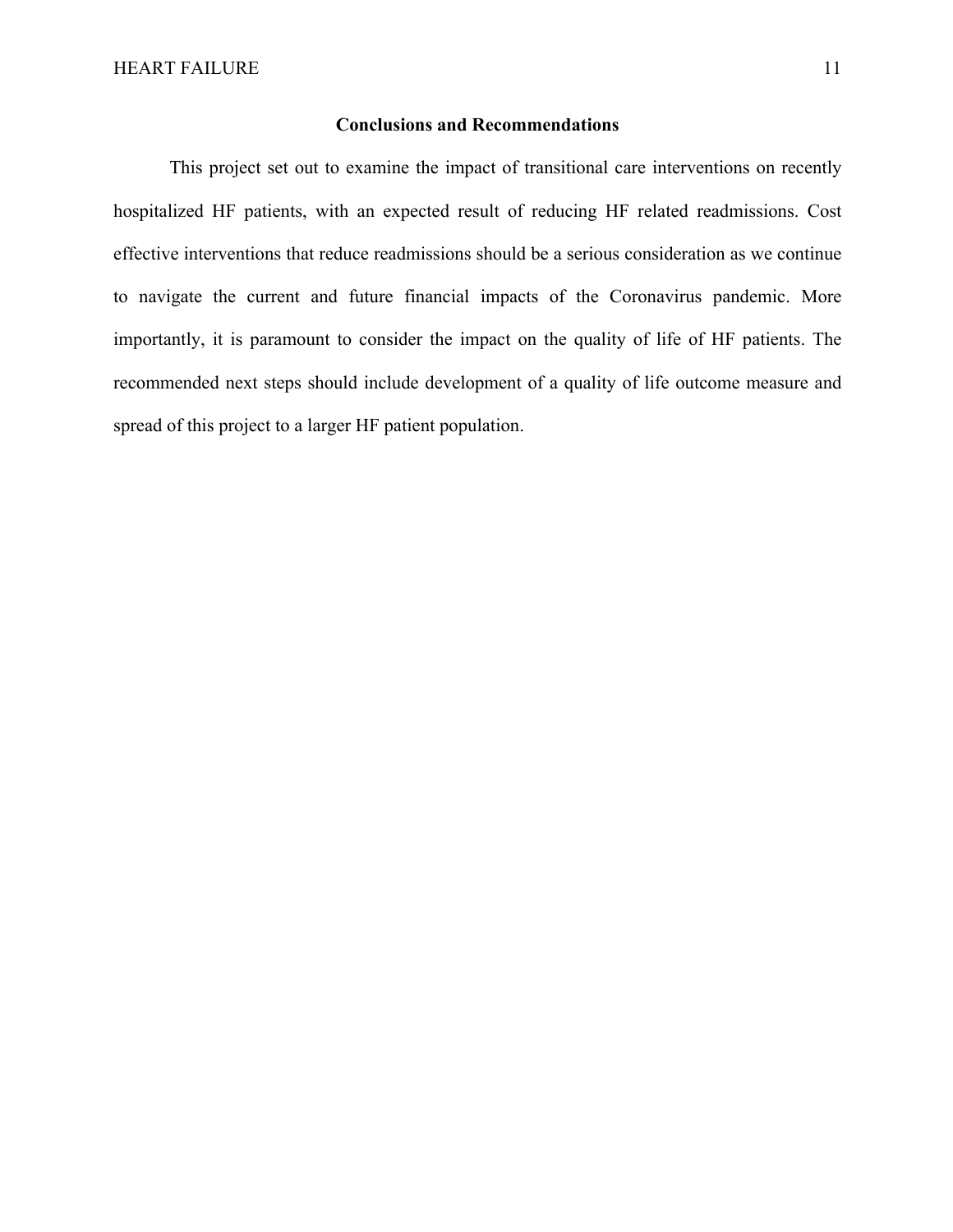#### References

- Albert, N. (2016). A systematic review of transitional-care strategies to reduce rehospitalization in patients with heart failure. *Heart & Lung, 45*, 100-113. doi: 10.1016/j.hrtlng.2015.12.001
- Albert, N.M., Barnason, S., Deswal, A, Hernandez, A., Kociol, R., Lee, E., White-Williams, C.; on behalf of the American Heart Association Complex Cardiovascular Patient and Family Care Committee of the Council on Cardiovascular and Stroke Nursing, Council on Clincial Cardiology, and Council on Quality of Care and Outcomes Research. (2015). Transitions of care in heart failure: A scientific statement from the American Heart Association. *Circulation Heart Failure, 8.* doi10.1161/HHF.0000000000000006
- Blum, M., Øien, H., Carmichael, H., Heidenreich, P., Owens, D., & Goldhaber-Fiebert, J. (2020). Cost-effectiveness of transitional care services after hospitalization with heart failure. *Annals of Internal Medicine, 172*(4), 248-257.
- Feltner, C., Jones, C.D., Cené, C.W., Zheng, Z., Sueta, C.A., Coker-Schwimmer, E.J.L., Jonas, D.E. (2014). Transitional care interventions to prevent readmissions for persons with heart failure: A systematic review and meta-analysis. *Annals of Internal Medicine, 160*(11), 774 – 784. doi: 10.7326/M14-0083
- Stamp, K.D., Machado, M.A., & Allen, N.A. (2014). Transitional care programs improve outcomes for heart failure patients: An integrative review. *Journal of Cardiovascular Nursing, 29*(2), 140 – 154. doi: 10.1097/JCN.0b013e31827db560
- Vedel, I. & Khanassov, V. (2015). Transitional care for patients with congestive heart failure: A systematic review and meta-analysis*. Annals of Family Medicine, 13*(6), 562-571. doi: 10.1370/afm.1844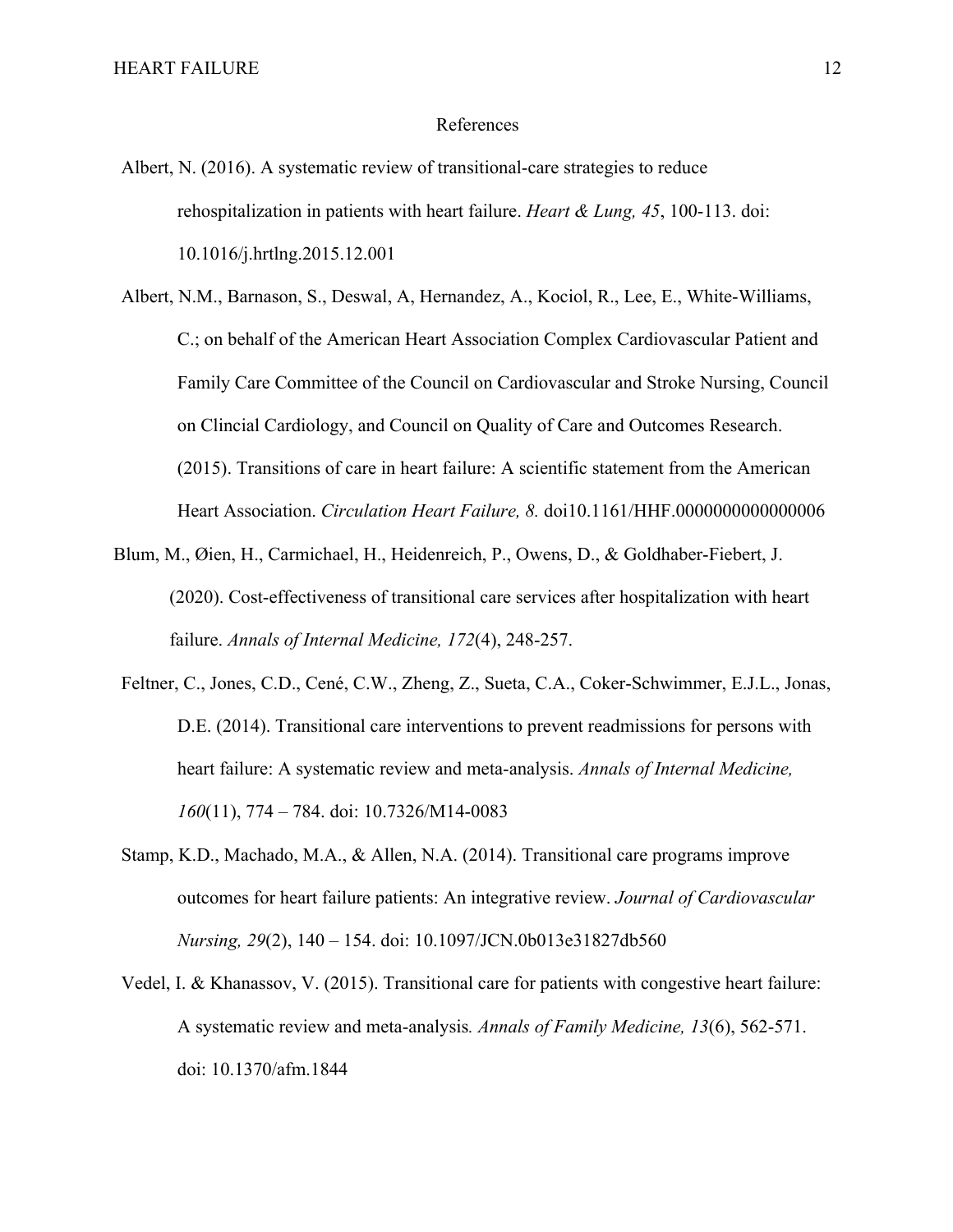Whitaker-Brown, C., Woods, S., Cornelius, J., Southard, E., & Gulati, S. (2017). Improving quality of life and decreasing readmissions in heart failure patients in a multidisciplinary transition-to-care clinic. *Heart & Lung, 46*(2), 79-84.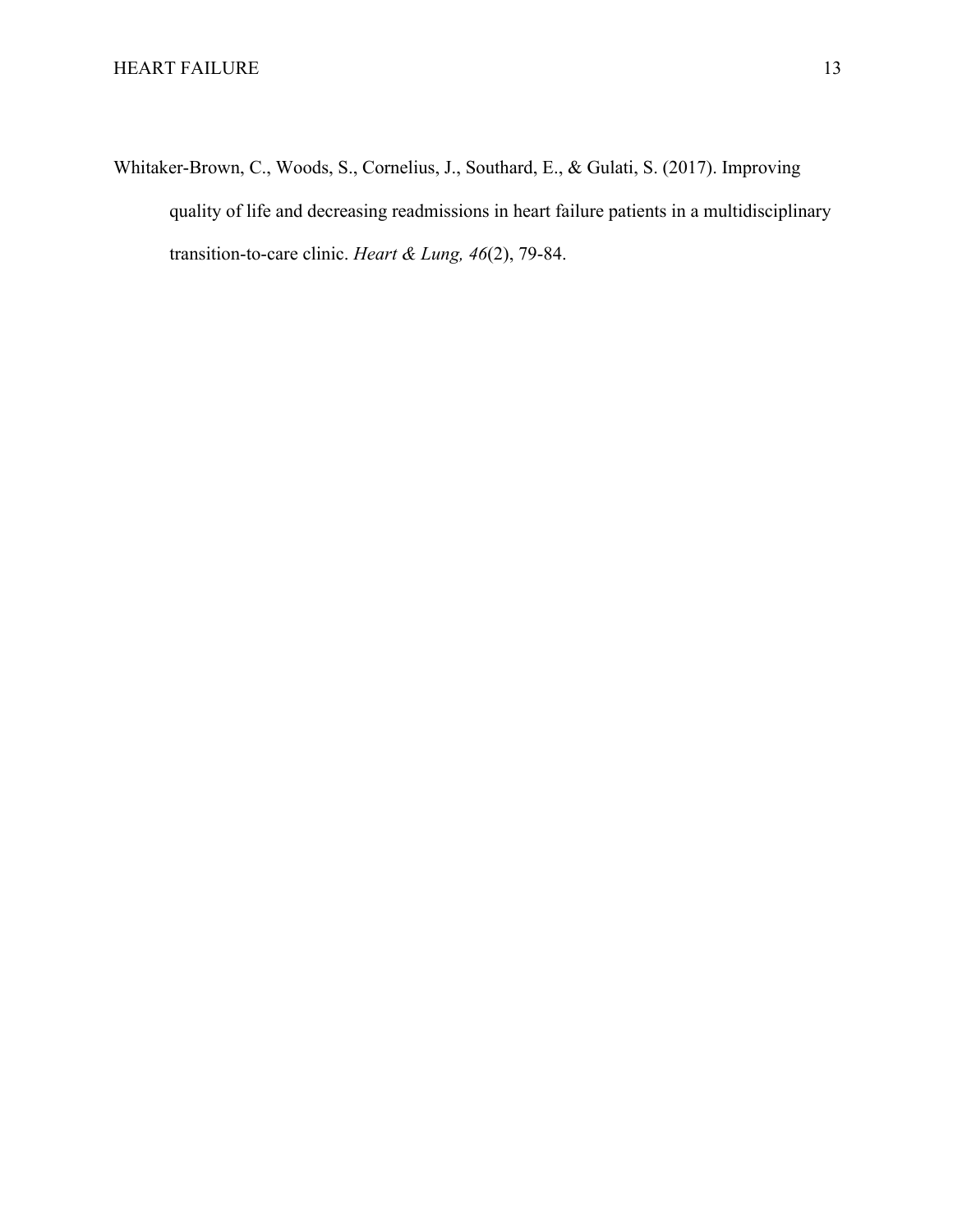# Appendix A

# **Synthesis Table**

| <b>Study</b>         | <b>Type</b>              | <b>Purpose</b>                           | <b>Result</b>                            | Conclusion                |
|----------------------|--------------------------|------------------------------------------|------------------------------------------|---------------------------|
| <b>Vedel (2015)</b>  | Systematic Review and    | effect of TCIs on                        | TCIs significantly                       | Clinicians can            |
|                      | meta-analysis            | services used by CHF                     | reduced risks of                         | determine balance of      |
|                      |                          | patients in primary care                 | readmission by 8%; ED                    | intensity and duration    |
|                      |                          |                                          | visits by 29%                            | own practice              |
|                      |                          | identify most effective                  |                                          |                           |
|                      |                          | TCIs and optimal                         | High-intensity TCIs                      | high-intensity is best    |
|                      |                          | duration                                 | reduced readmission                      | option                    |
|                      |                          |                                          | rate regardless of                       |                           |
|                      |                          |                                          | duration                                 | minimum 6 month           |
|                      |                          |                                          |                                          | moderate intensity        |
|                      |                          |                                          | moderate intensity, if                   | another option            |
|                      |                          |                                          | for at least 6 months                    |                           |
|                      |                          |                                          |                                          |                           |
|                      |                          |                                          | low-intensity, no                        |                           |
|                      |                          |                                          | difference                               |                           |
| Albert et al. (2015) | <b>Systematic Review</b> | describe HF TCIs and                     | High & moderate                          | TC program                |
|                      |                          | impact on health                         | intensity TC programs                    | implementation for        |
|                      |                          | outcomes; provide<br>recommendations for | decreased mortality &<br>HR readmissions | high-risk HF patients     |
|                      |                          |                                          |                                          | Recommended TCIs:         |
|                      |                          | research and practice                    | High & low intensity                     | medication                |
|                      |                          |                                          | programs decreased                       | reconciliation, early     |
|                      |                          |                                          | readmissions                             | follow-up, post-          |
|                      |                          |                                          |                                          | discharge contact within  |
|                      |                          |                                          | programs using                           | 24 hours, notification of |
|                      |                          |                                          | specialty registered                     | patient status with       |
|                      |                          |                                          | nurses instead of other                  | outpatient providers      |
|                      |                          |                                          | disciplines (pharm,                      |                           |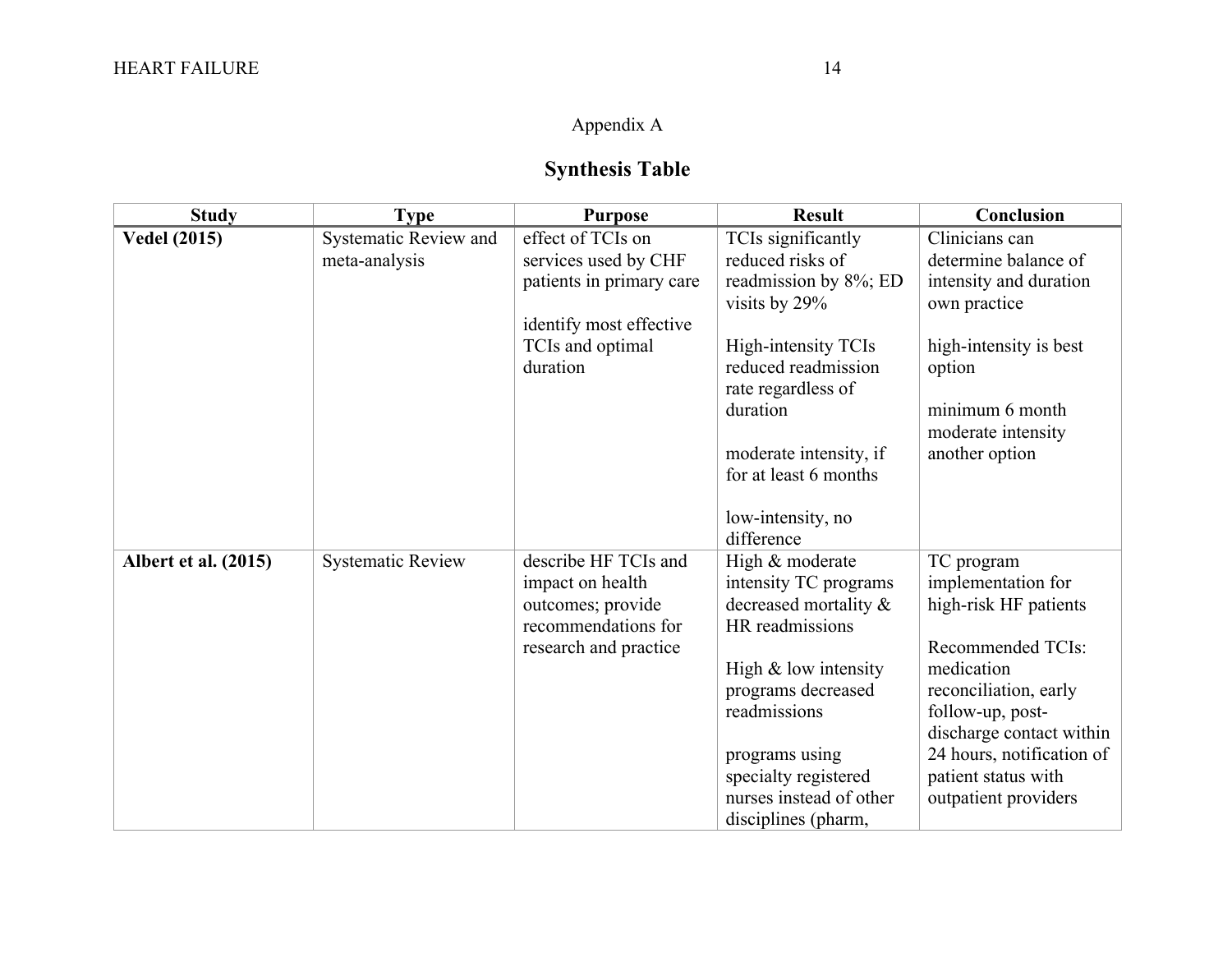|                       |                          |                                                                                                                                            | LVNs, and etc) had<br>improved mortality and<br>readmissions                                                                                                                                                                                                                                                      | Utilize specially trained<br>nurses to carry out<br>interventions<br>Use health informatics<br>to assist with care<br>coordination, financial<br>analysis, research,<br>quality, and patient<br>communication |
|-----------------------|--------------------------|--------------------------------------------------------------------------------------------------------------------------------------------|-------------------------------------------------------------------------------------------------------------------------------------------------------------------------------------------------------------------------------------------------------------------------------------------------------------------|---------------------------------------------------------------------------------------------------------------------------------------------------------------------------------------------------------------|
| Feltner et al. (2014) | <b>Systematic Review</b> | Assess efficacy,<br>comparative<br>effectiveness, and harms<br>of TCIs to reduce<br>readmission and<br>mortality rates for HF<br>patients. | 3-6 month period -<br>Home-visiting & multi-<br>disciplinary HF clinics<br>reduced all-cause<br>readmission & mortality<br>telephonic programs<br>reduced HF-specific<br>readmission and<br>mortality;<br>telemonitoring &<br>primary educational<br>interventions did not<br>reduce readmissions or<br>mortality | Home-visiting, multi-<br>disciplinary HF clinics,<br>and structured<br>telephonic programs<br>should be considered<br>when implementing<br><b>TCIs</b>                                                        |
| <b>Stamp (2014)</b>   | Integrative review       | 1. Examine HF<br>transitional care<br>programs effect on<br>quality of life,<br>readmission rates, and<br>cost-effectiveness               | Transitional care<br>programs increase<br>quality of life, decrease<br>readmissions, and<br>decrease costs of care<br>for HF patients                                                                                                                                                                             | Nurse-led transitional<br>care programs can<br>reduce readmission<br>rates, costs of care, and<br>quality of life                                                                                             |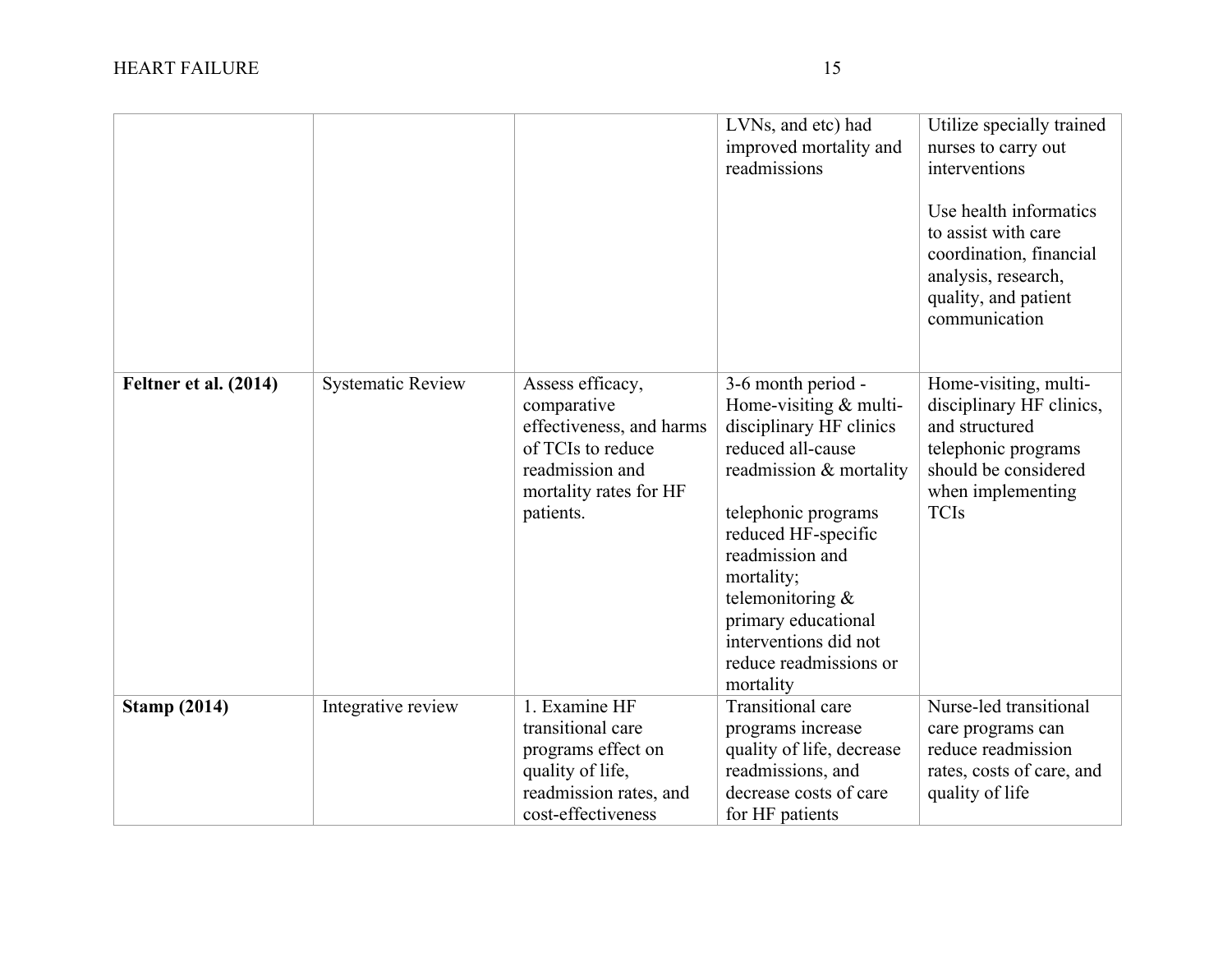|                                                                                                                                                                                    |                                                    |                                                                                                                                                                                                                                              |                                                                                                  |                                                                                                                                                                                                                                 |                                                                                                                                             |                                                                            | Most successful<br>interventions for<br>decreasing readmission<br>were: home visits<br>combined with<br>telephonic support or<br>alone                                        | Most effective<br>intervention - home<br>visits combined with<br>telephonic support                                                                                                        |
|------------------------------------------------------------------------------------------------------------------------------------------------------------------------------------|----------------------------------------------------|----------------------------------------------------------------------------------------------------------------------------------------------------------------------------------------------------------------------------------------------|--------------------------------------------------------------------------------------------------|---------------------------------------------------------------------------------------------------------------------------------------------------------------------------------------------------------------------------------|---------------------------------------------------------------------------------------------------------------------------------------------|----------------------------------------------------------------------------|-------------------------------------------------------------------------------------------------------------------------------------------------------------------------------|--------------------------------------------------------------------------------------------------------------------------------------------------------------------------------------------|
| Citation: (i.e.,<br>author(s), date of<br>publication, &<br>title)                                                                                                                 | Conc<br>eptua<br>$\mathbf{I}$<br>Fram<br>ewor<br>k | Design/<br>Method                                                                                                                                                                                                                            | Sample/<br><b>Setting</b>                                                                        | Major<br><b>Variables</b><br><b>Studied and</b><br><b>Their</b><br><b>Definitions</b>                                                                                                                                           | <b>Measurement</b> of<br><b>Major Variables</b>                                                                                             | Data<br>Analysis                                                           | <b>Study Findings</b>                                                                                                                                                         | Strength of the Evidence (i.e., level of evidence +<br>quality [study strengths and weaknesses])                                                                                           |
| Stamp, K.,<br>Machado,<br>$M., &$ Allen,<br>N. (2014).<br>Transitional<br>care<br>programs<br>improve<br>outcomes<br>for heart<br>failure<br>patients: An<br>integrative<br>review | Not<br>add<br>ress<br>ed                           | Integrative<br>$Review -$<br>the authors<br>examined<br>the<br>interventio<br>ns, quality<br>of life, and<br>readmissio<br>n rates of<br>individuals<br>with heart<br>failure who<br>were<br>enrolled im<br>transitional<br>care<br>programs | 20<br>studies<br>sample<br>sizes<br>ranged<br>from<br>$70-$<br>1023<br>patient<br>$\overline{s}$ | $IV =$<br>High<br>intensity<br><b>TCIs</b><br>(weekly<br>outpatie<br>nt<br>contact),<br>moderat<br>e<br>intensity<br><b>TCIs</b><br>(Once<br>per<br>month<br>or more,<br>and low<br>intensity<br>TCIs $($<br>once per<br>month) | Varied by<br>study, see<br>Table 2<br>Intensity<br><b>Rating Scale</b><br>(IRS) used<br>to identify<br>intensity of<br>each<br>intervention | Varied<br>by<br>study,<br>see<br>Table<br>2 and<br>Table<br>$\overline{3}$ | Transitional<br>care programs<br>for heart<br>failure<br>patients can<br>increase<br>quality of life,<br>decrease<br>readmissions,<br>and lower the<br>cost of<br>healthcare. | Limitation - Unable to<br>account for variability of<br>comorbidities<br>Transitional care program<br>very feasible for use in my<br>practice<br><b>USPSTF</b> Grade A<br>Level V evidence |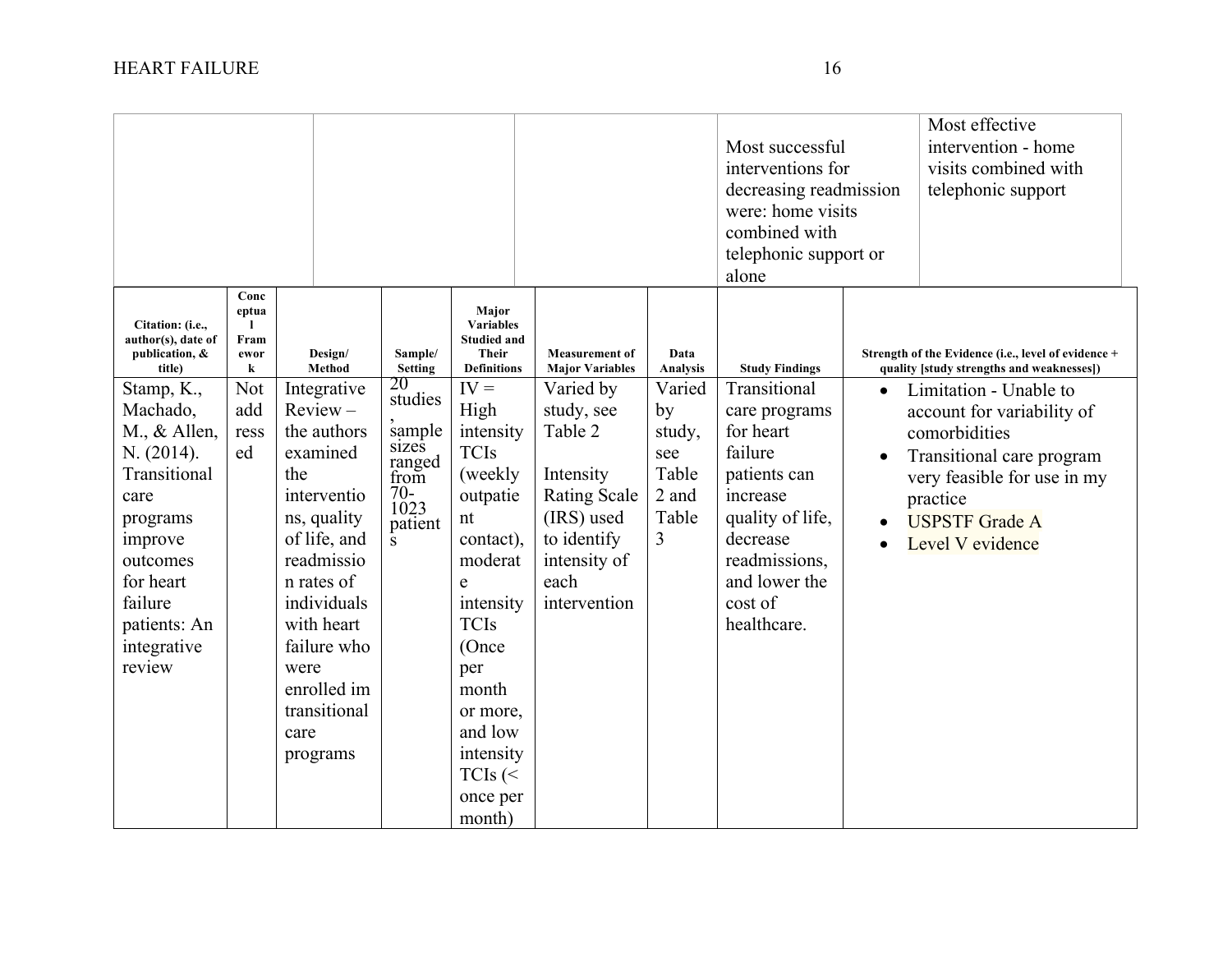# HEART FAILUR

| $DV1 =$   |
|-----------|
| hospital  |
| readmiss  |
| ion rates |
| at $30$   |
| and 60    |
| days      |
| $DV2 =$   |
| quality   |
| of life   |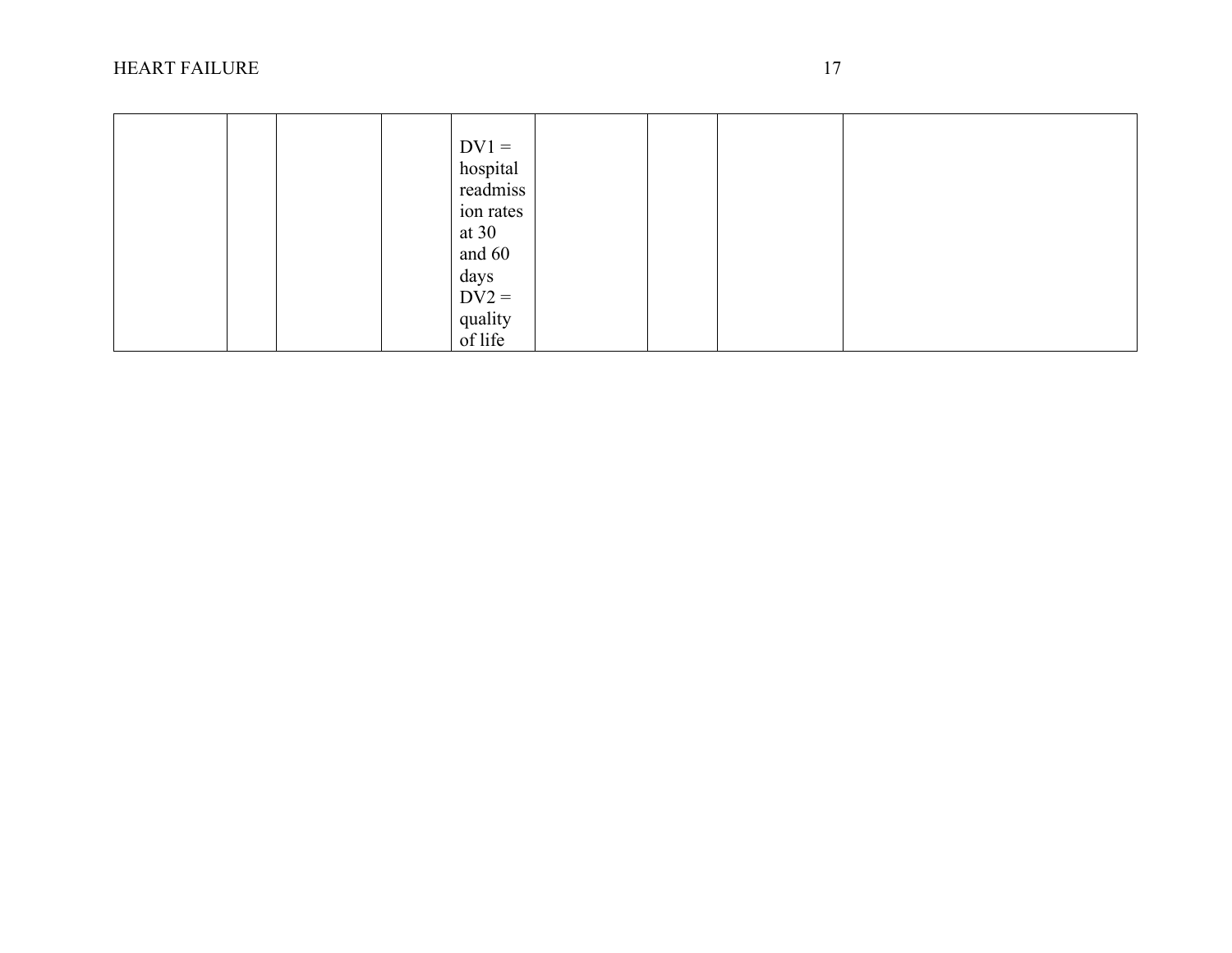| Albert, N.,<br>Barnason,<br>S., Deswal,<br>A,                                                                                                                                                                                                                                                                                                                        | Not<br>add<br>ress<br>ed | Systematic<br>$review -$<br>the authors<br>reviewed                                                                                                                                                                       | 13<br>studies<br>, Study<br>partici<br>pants                                                                              | $DV =$<br>rehospit<br>alization<br>$DV2 =$                                                                                            | Varied by<br>study; see<br>Tables 3 &<br>$\overline{4}$ | Varied<br>by<br>study;<br>see | Varied by<br>study $\&$<br>intervention;<br>see tables 3 &                                                                                                                                                                                                                                    | Limitations varied by study;<br>$\bullet$<br>see Table 3-7<br><b>USPSTF Grade A</b><br>Level I evidence |
|----------------------------------------------------------------------------------------------------------------------------------------------------------------------------------------------------------------------------------------------------------------------------------------------------------------------------------------------------------------------|--------------------------|---------------------------------------------------------------------------------------------------------------------------------------------------------------------------------------------------------------------------|---------------------------------------------------------------------------------------------------------------------------|---------------------------------------------------------------------------------------------------------------------------------------|---------------------------------------------------------|-------------------------------|-----------------------------------------------------------------------------------------------------------------------------------------------------------------------------------------------------------------------------------------------------------------------------------------------|---------------------------------------------------------------------------------------------------------|
| Hernandez,<br>A., Kociol,<br>R., Lee, E., .<br>White-<br>Williams,<br>$C$ ; on<br>behalf of the<br>American<br>Heart<br>Association<br>Complex<br>Cardiovascu<br>lar Patient<br>and Family<br>Care<br>Committee<br>of the<br>Council on<br>Cardiovascu<br>lar and<br><b>Stroke</b><br>Nursing,<br>Council on<br>Clincial<br>Cardiology,<br>and Council<br>on Quality |                          | RCTs to<br>investigate<br>TCIs and<br>outcomes,<br>in an effort,<br>to discuss<br>implication<br>s and<br>recommend<br>ation for<br>research<br>and clinical<br>practice to<br>enhance<br>patient<br>centered<br>outcomes | ranged<br>from<br>$121 -$<br>15,507<br>RCTs,<br>quasi<br>experi<br>mental<br>retrosp<br>ective,<br>and<br>prospe<br>ctive | <b>ED</b><br>visits<br>$DV3 =$<br>healthca<br>re costs<br>$IV =$<br>transitio<br>nal care<br>intervent<br>ions;<br>varied<br>by study |                                                         | Tables<br>3 & 4               | $4-$<br>"Transition of<br>care findings<br>relevant to<br>end points<br>column"<br>Optimal<br>transitions of<br>care can<br>decrease rates<br>of avoidable<br>readmissions,<br>decrease<br>possible<br>medication<br>related<br>adverse<br>events, and<br>promote<br>patient<br>satisfaction. |                                                                                                         |
| of Care and<br>Outcomes                                                                                                                                                                                                                                                                                                                                              |                          |                                                                                                                                                                                                                           |                                                                                                                           |                                                                                                                                       |                                                         |                               |                                                                                                                                                                                                                                                                                               |                                                                                                         |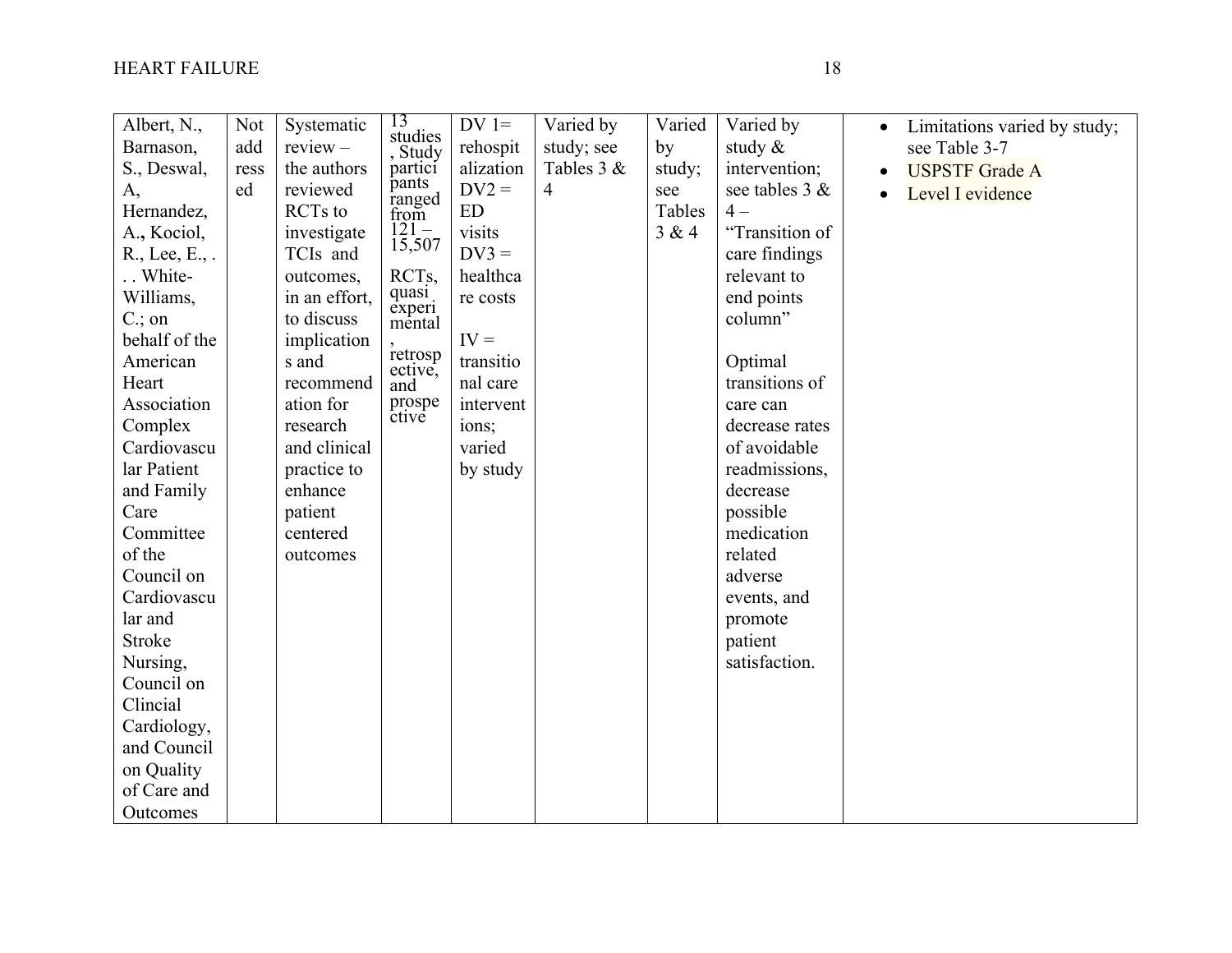# HEART FAILUR

| Research. |  |  |  |  |  |
|-----------|--|--|--|--|--|
| (2015)    |  |  |  |  |  |
|           |  |  |  |  |  |
|           |  |  |  |  |  |
|           |  |  |  |  |  |
|           |  |  |  |  |  |
|           |  |  |  |  |  |
|           |  |  |  |  |  |
|           |  |  |  |  |  |
|           |  |  |  |  |  |
|           |  |  |  |  |  |
|           |  |  |  |  |  |
|           |  |  |  |  |  |
|           |  |  |  |  |  |
|           |  |  |  |  |  |
|           |  |  |  |  |  |
|           |  |  |  |  |  |
|           |  |  |  |  |  |
|           |  |  |  |  |  |
|           |  |  |  |  |  |
|           |  |  |  |  |  |
|           |  |  |  |  |  |
|           |  |  |  |  |  |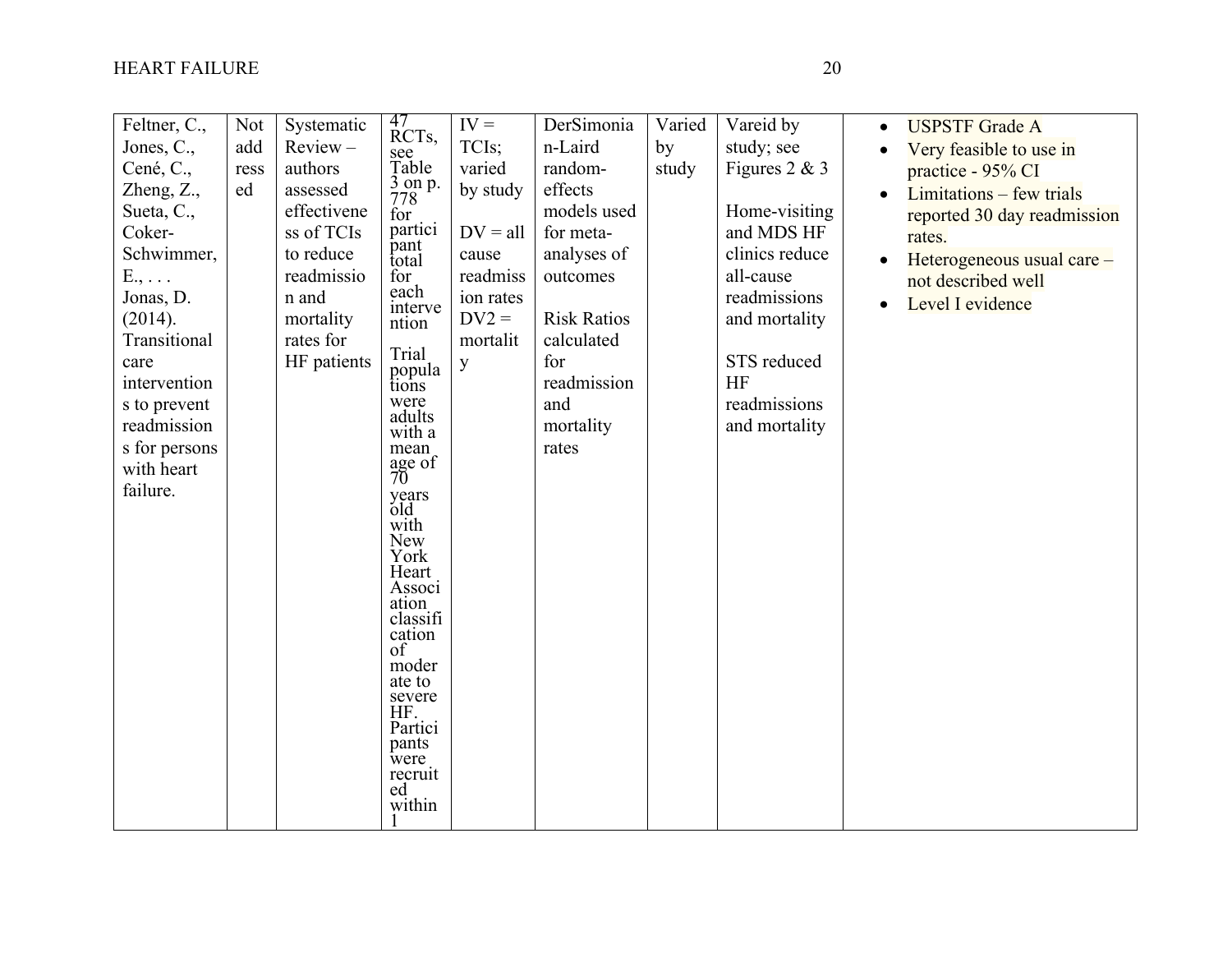|                                                                                                                                                                          |                                 |                                                                                                                                                                                                                            | week<br>of HF<br>hospit<br>alızatı<br>on; see<br>Table<br>3 for<br>charict<br>eristics<br>by<br>study                                                                    |                                                                                                                                                                              |                                         |                             |                                                                                                                                                                                                                                                                              |                                                                                                                                                            |
|--------------------------------------------------------------------------------------------------------------------------------------------------------------------------|---------------------------------|----------------------------------------------------------------------------------------------------------------------------------------------------------------------------------------------------------------------------|--------------------------------------------------------------------------------------------------------------------------------------------------------------------------|------------------------------------------------------------------------------------------------------------------------------------------------------------------------------|-----------------------------------------|-----------------------------|------------------------------------------------------------------------------------------------------------------------------------------------------------------------------------------------------------------------------------------------------------------------------|------------------------------------------------------------------------------------------------------------------------------------------------------------|
| Albert, N.<br>$(2016)$ . A<br>systematic<br>review of<br>transitional-<br>care<br>strategies to<br>reduce<br>rehospitaliza<br>tion in<br>patients with<br>heart failure. | <b>Not</b><br>add<br>ress<br>ed | Systematic<br>$review -$<br>author<br>evaluated<br>transition-<br>of-care<br>models;<br>found<br>themes to<br>possibly<br>reduce<br>rehospitaliz<br>ation,<br>exacerbatio<br>n, and<br>improve<br>quality of<br>life or HF | 23<br>studies<br>; Most<br>study<br>partici<br>pants<br>were<br>over<br>$\underset{65}{\text{age}}$<br>See<br>Table<br>Inclusi<br>on<br>criteria<br>colum<br>$\mathbf n$ | $IV =$<br>transitio<br>nal care<br>program<br>; varied<br>by study<br>$DV1 =$<br>HF<br>exacerba<br>tion<br>$DV2 =$<br>Rehospit<br>alization<br>$DV3 =$<br>quality<br>of life | Varied by<br>study                      | Varied<br>by<br>study       | Varied by<br>study &<br>theme.<br>Coordinated<br>medical care,<br>combined<br>with<br>detailed,<br>individualized<br>, and<br>reinforced<br>patient<br>education and<br>medication<br>reconciliation<br>increased<br>quality of life<br>and reduced<br>rehospitalizati<br>on | Limitations - varied by<br>$\bullet$<br>study; See Table 1<br>Transitional care model<br>feasible in practice<br><b>USPSTF Grade A</b><br>Level I evidence |
| Vedel, I. &<br>Khanassov,<br>V. (2015).                                                                                                                                  | <b>Not</b><br>add<br>ress       | Systematic<br>$review -$<br>reviewed                                                                                                                                                                                       | 41<br><b>RCTs</b>                                                                                                                                                        | $IV =$<br>High,<br>moderat                                                                                                                                                   | $Meta -$<br>$analysis -$<br>differences | See<br>Figure<br>$s$ 2 $\&$ | <b>TCI</b> reduces<br>risk of<br>readmission -                                                                                                                                                                                                                               | 35 trials were higher quality,<br>6 fair quality, none poor<br>quality                                                                                     |
| Transitional<br>care for                                                                                                                                                 | ed                              | <b>RCTs</b> to<br>determine                                                                                                                                                                                                | mean<br>age                                                                                                                                                              | e, low                                                                                                                                                                       | between                                 | 3                           | $(RR = 0.92;$<br>95% CI, 0.87-                                                                                                                                                                                                                                               |                                                                                                                                                            |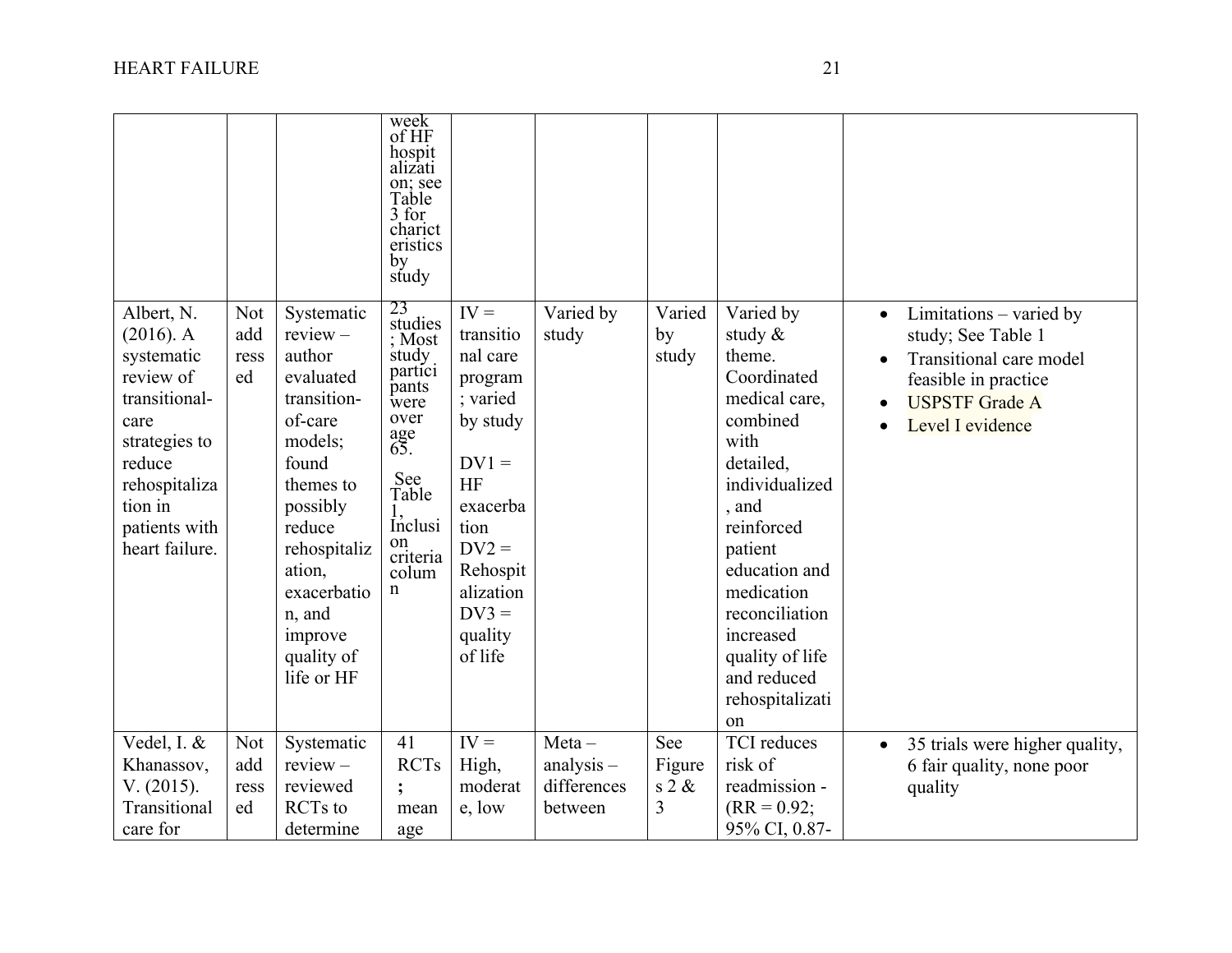| intensity<br>TCI and<br><b>TCIs</b><br>$DV =$<br>hospital<br>range<br>redmissi | 0.98)<br>usual care<br>RR & 95%<br>$CI - mean$<br>effect size | $\bullet$<br>See Figure 2<br>$&$ 3 for<br>individual<br>$\bullet$<br>study results<br>$\bullet$ | Interrater correlation strong –<br>$(0.79; 95\% \text{ CI}, 0.63-0.88;$<br>p<0.001<br><b>USPSTF</b> Grade A<br>Level I evidence |
|--------------------------------------------------------------------------------|---------------------------------------------------------------|-------------------------------------------------------------------------------------------------|---------------------------------------------------------------------------------------------------------------------------------|
| on                                                                             |                                                               |                                                                                                 |                                                                                                                                 |
| $DV2 =$<br><b>ED</b><br>visits<br>years,<br>$%$ of                             |                                                               |                                                                                                 |                                                                                                                                 |
|                                                                                |                                                               |                                                                                                 |                                                                                                                                 |

Legend:

TCIs = transitional care interventions

RCTs = randomized controlled trials

HF = Heart Failure

STS = structured telephone support

MDS = multi-disciplinary